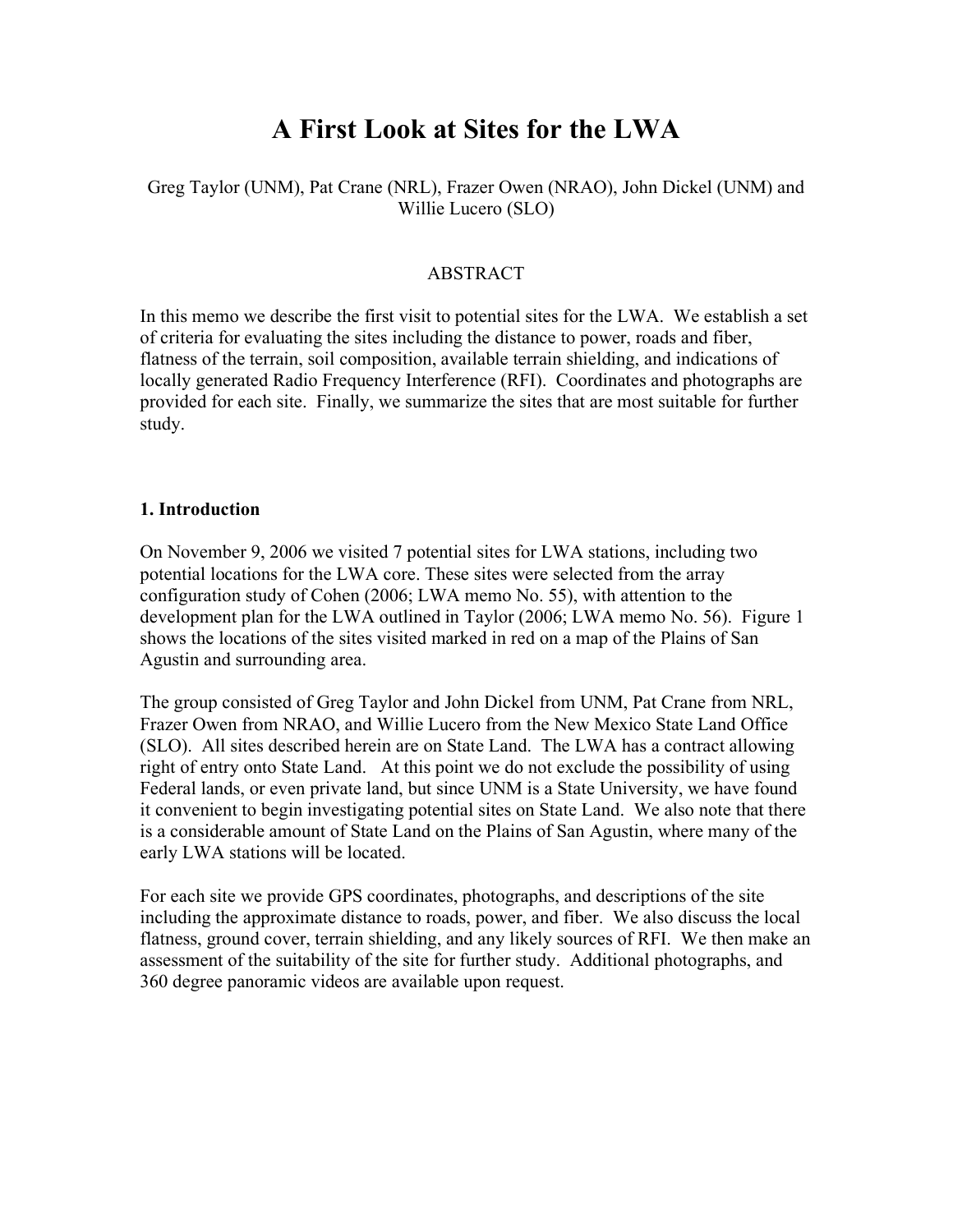

Figure 1: Locations of the 7 sites visited (marked in red). Numbers indicate the sequence except for (6) and (7) which have been interchanged to match with the planned sequence (shown as circled numbers).

## **2. Site Descriptions**

Provied below, 1 per page.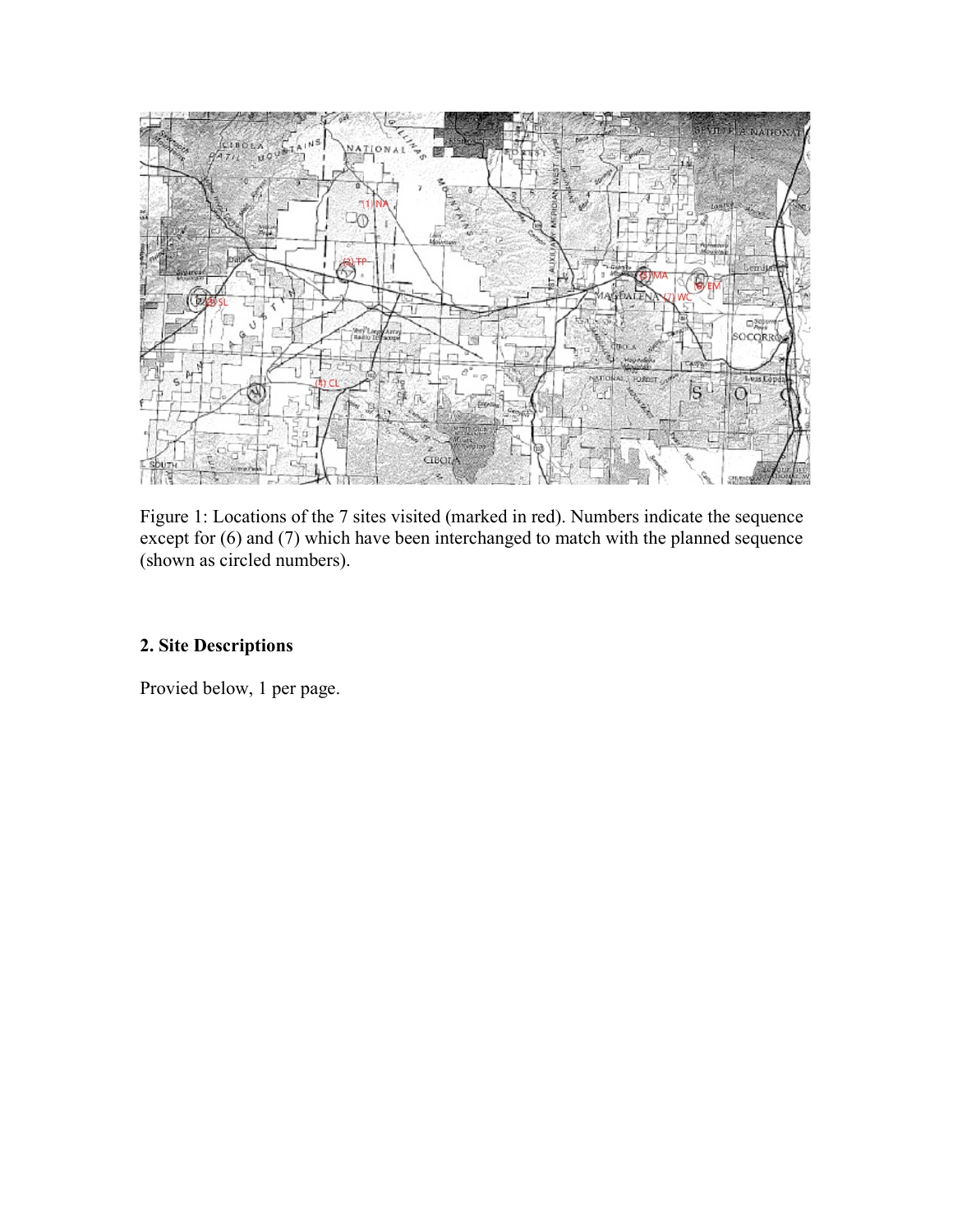(1) NA: North Arm, potential core location Latitude: 34 14.919; Longitude: -107 38.421

Distance to power:  $\leq 0.25$  miles Distance to road:  $\leq 0.25$  miles Distance to fiber:  $\leq 0.25$  miles

Terrain: Flat Soil Composition: Dirt Ground Cover: Grass Terrain Shielding: Excellent – hills to the north and east, Sandia Peak not visible Obvious RFI sources: 1 house about 0.5 miles distant



Fig. 2. View from site (1) looking to the north-east.

Other Notes: Access is excellent along a well graded road. There is an abundance of state land, most of it much like this site, enough for the core. There is some concern that the existing power line near this site might not be able to support the entire core, but the full core would span some 10 km, and likely come close to other power lines. There are a few low areas that could be subject to flooding, but for the most part these are on private land and not on the State Land parcels.

Conclusion: Excellent site, should be followed up with RFI survey work.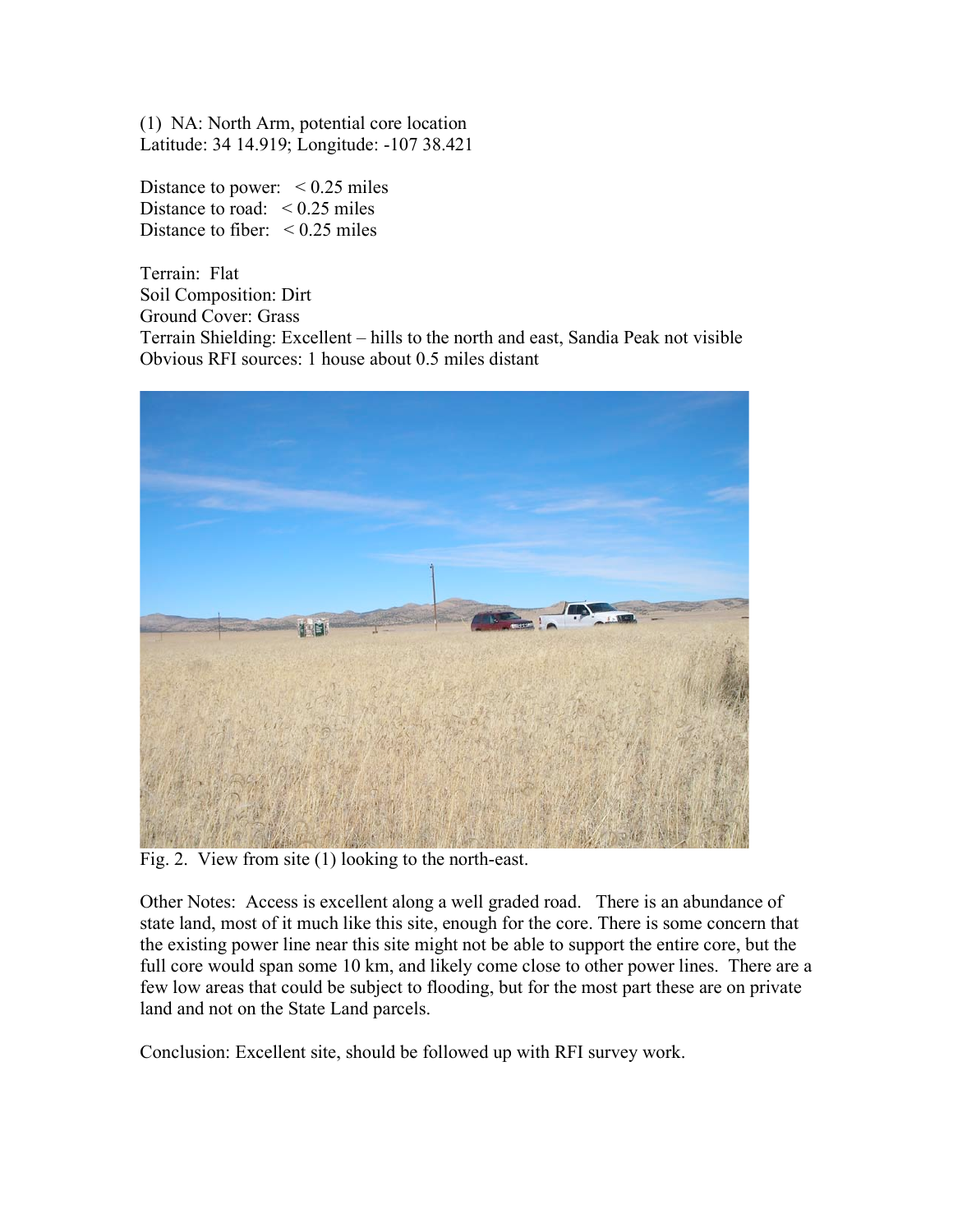(2) TP: Twin Peaks, off Hwy 60 near the entrance to the HH ranch.

Latitude: 34 07.612; Longitude: -107 40.280

Distance to power: 1 mile Distance to road:  $< 0.25$  miles Distance to fiber: 1 mile

Terrain: Flat Soil Composition: Dirt Ground Cover: Grass Terrain Shielding: Fair. Obvious RFI sources: 1 house about 1 miles distant, Hwy 60 1 mile distant.



Fig. 3. Looking east from site (2).

Other Notes: Very easy access to site. Do not need to cross Hwy 60 to get to fiber (its on this side).

Conclusion: Excellent site, should be followed up with RFI survey work.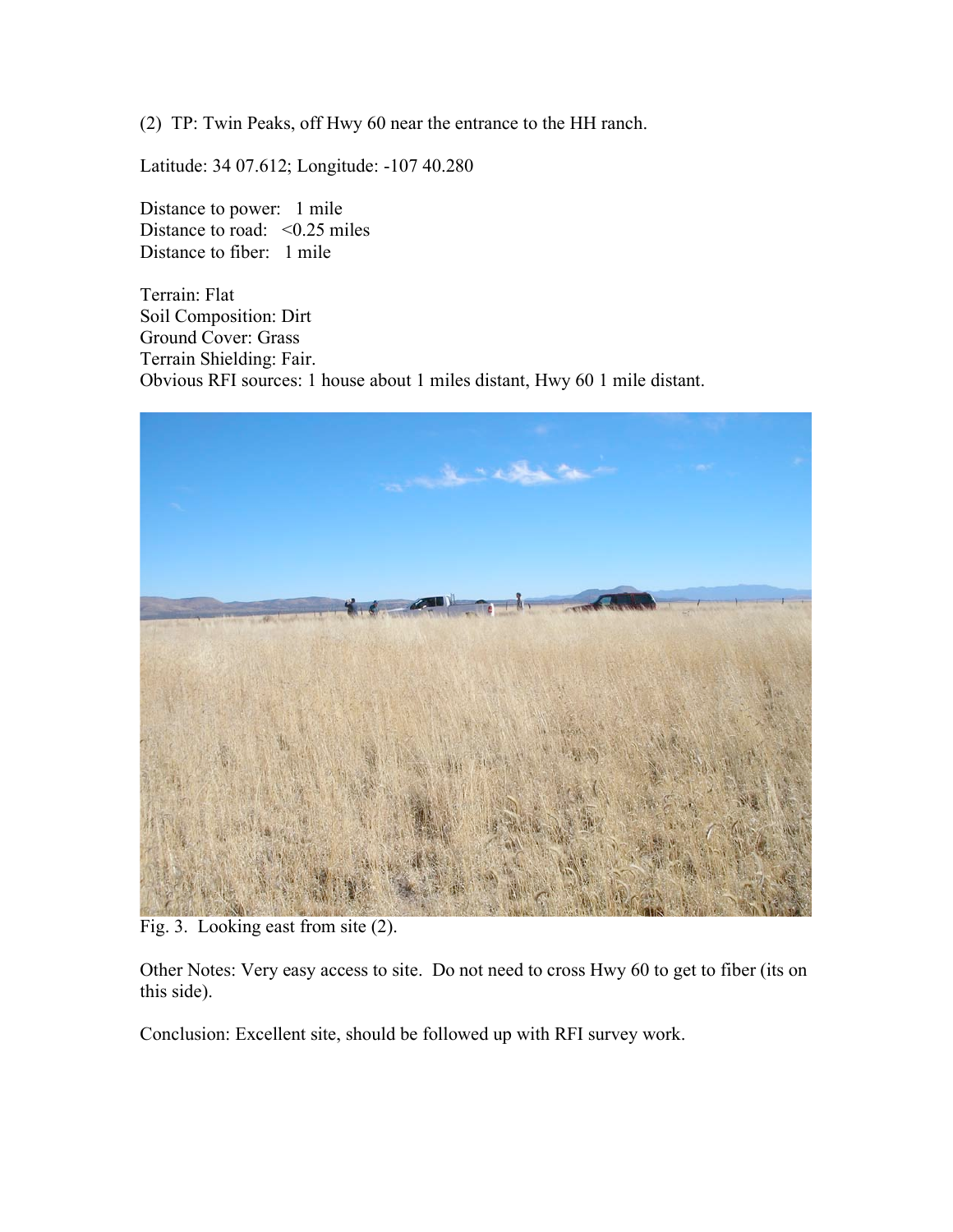(3) SL: Sugar Loaf, off Hwy 12 south of Datil

Latitude: 34 05.517; Longitude: -107 53.949

Distance to power: 0.25 mile Distance to road: 0.25 miles Distance to fiber: 0.25 mile

Terrain: rolling hills, locally flat in places Soil Composition: Dirt Ground Cover: Grass, with a few trees Terrain Shielding: Fair. Obvious RFI sources: About 6 miles from Datil, Hwy 12 0.25 miles.



Fig. 4: Looking west back toward Hwy 12.

Other Notes: The rancher who leases this property, Dick Wellborn, informed us that the area we were looking at floods regularly. There are two arroyos that drain the property separated by a bit less than 100m. He also told us of a subdivision going in nearby. Some flat areas might be found here, but may not be on State Land, and may have to be cleared of trees.

Conclusion: Difficult site, do not conduct RFI surveys as yet.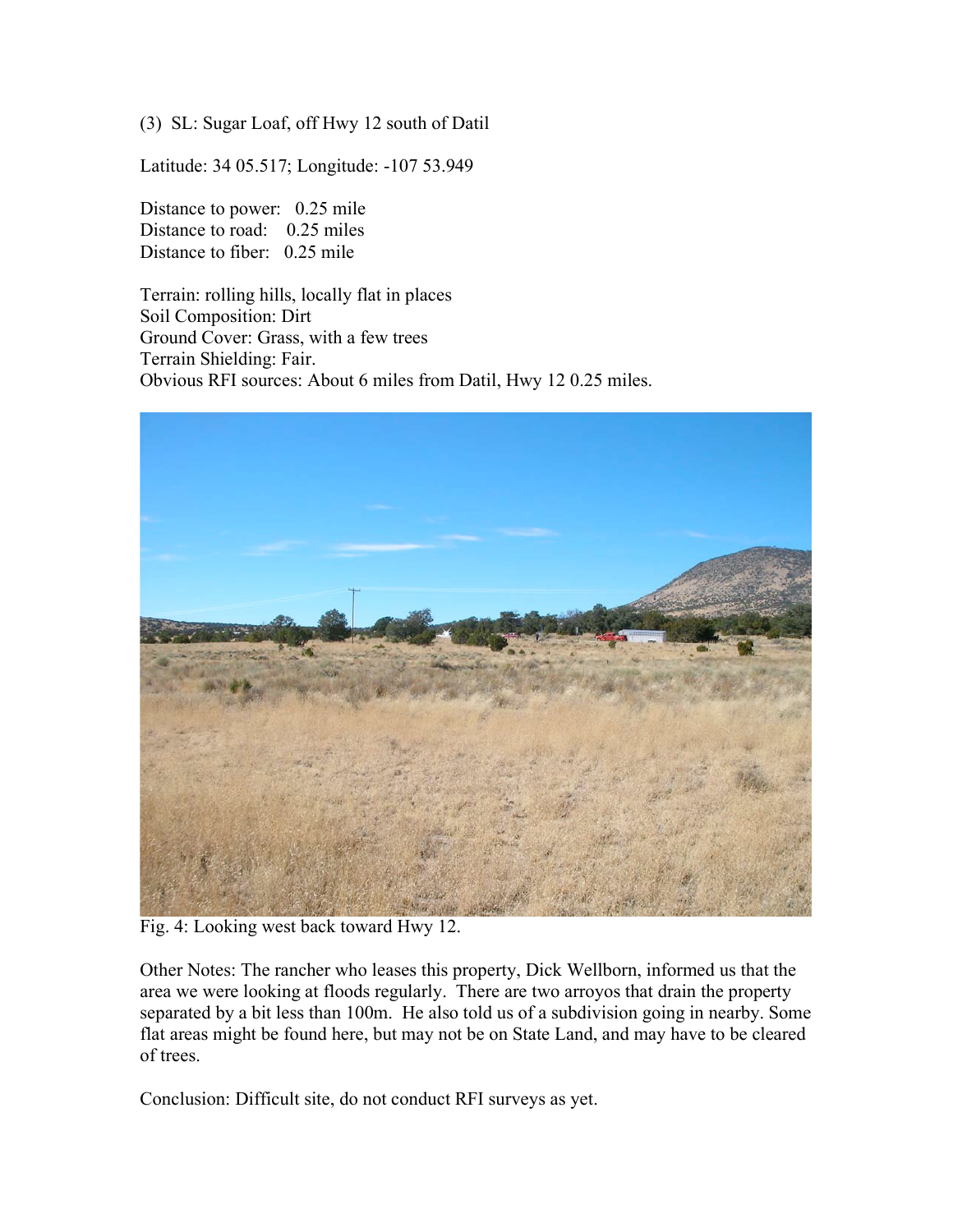(4) CL: on County Line south of West Arm, (way) off Hwy 52. Potential core location. Latitude: 34 08.615; Longitude: -107 09.873

Distance to power: 6 miles Distance to road: 0.25 miles if you call this a road Distance to fiber: 6 mile

Terrain: rolling hills, locally flat in places Soil Composition: Dirt Ground Cover: Grass, Terrain Shielding: Good Obvious RFI sources: None. Very empty.



Fig. 5. Looking west from site (4).

Other Notes: We didn't make it to the intended site location at the end of the west arm. Access is very challenging after turning off Hwy 52 along many miles of ungraded onetrack "county road" with deep ruts, wash outs, and gates (unlocked). We saw enough of the land to conclude that it would not make for a good core location. There is insufficient state land, rolling hills, and poor access to sites. Probably a location for a single site can be found. Willie thought that access from Hwy 60 along county roads would be similarly difficult. Should try to access it by going down the west arm of the VLA (which may require keys to pass through locked gates).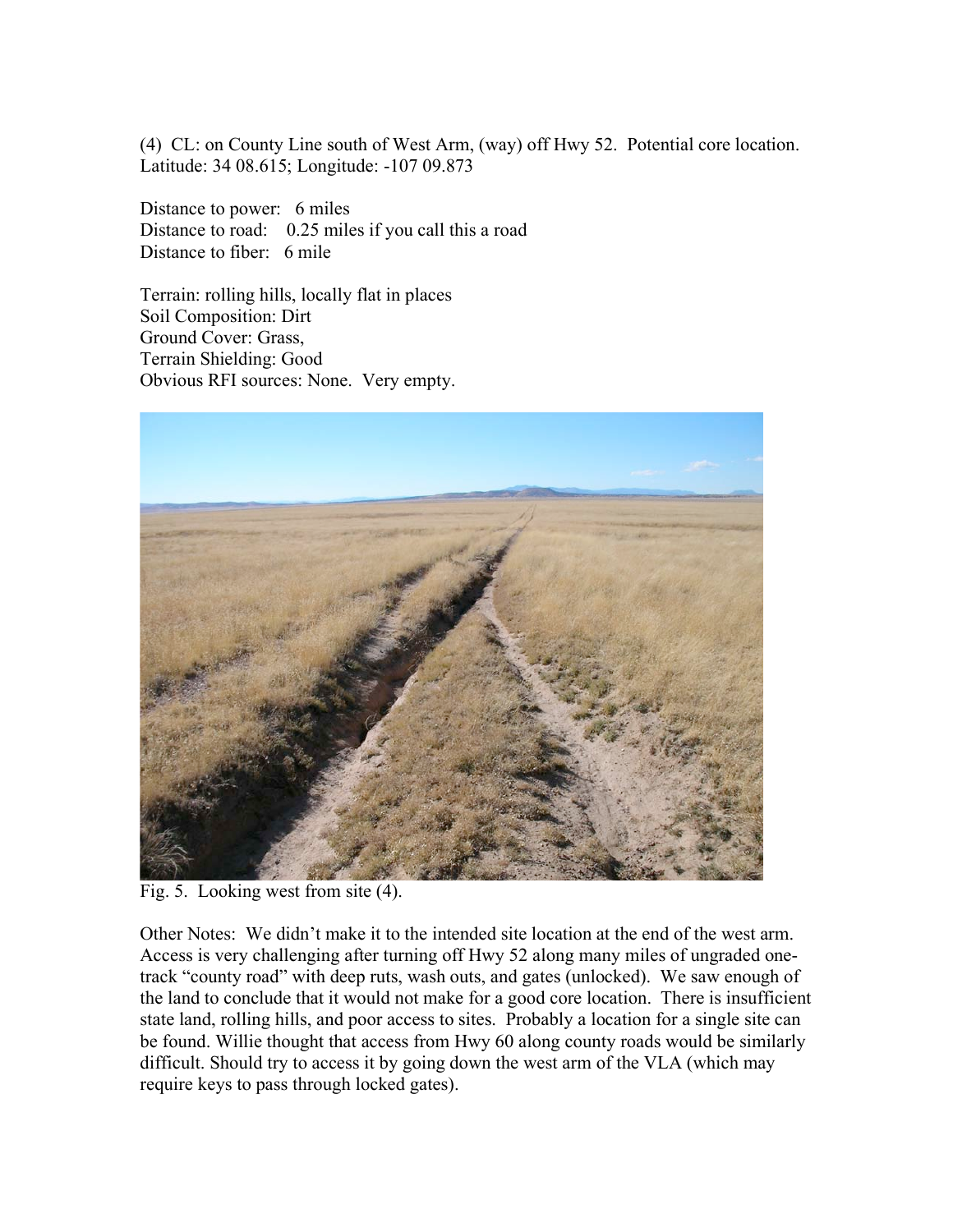Conclusion: Difficult site, do not conduct RFI surveys as yet. (5) MA: Magdalena site off Hwy 60 5 miles east of Magdalena

Latitude: 34 08.615; Longitude: -107 09.873

Distance to power: 0.5 mile Distance to road:  $\leq 0.25$  miles Distance to fiber: 0.5 mile

Terrain: Flat Soil Composition: Dirt Ground Cover: Grass Terrain Shielding: Not much. Line-of-sight to Sandia Obvious RFI sources: 0.5 miles from Hwy 60. Sandia peak transmitters, M mountain transmitters. Only about 5 miles from Magdalena, with some shielding to that direction.



Fig. 6. Looking east toward the EMRTC site a few seconds after an explosion there.

Other Notes: A good site except for possible strong RFI. Easy access along a well graded road that comes off of Hwy 60. There are high tension power lines running along the base of the mountains in Fig 6, and its possible that more lines could go in.

Conclusion: Good site. Worth conducting an RFI survey.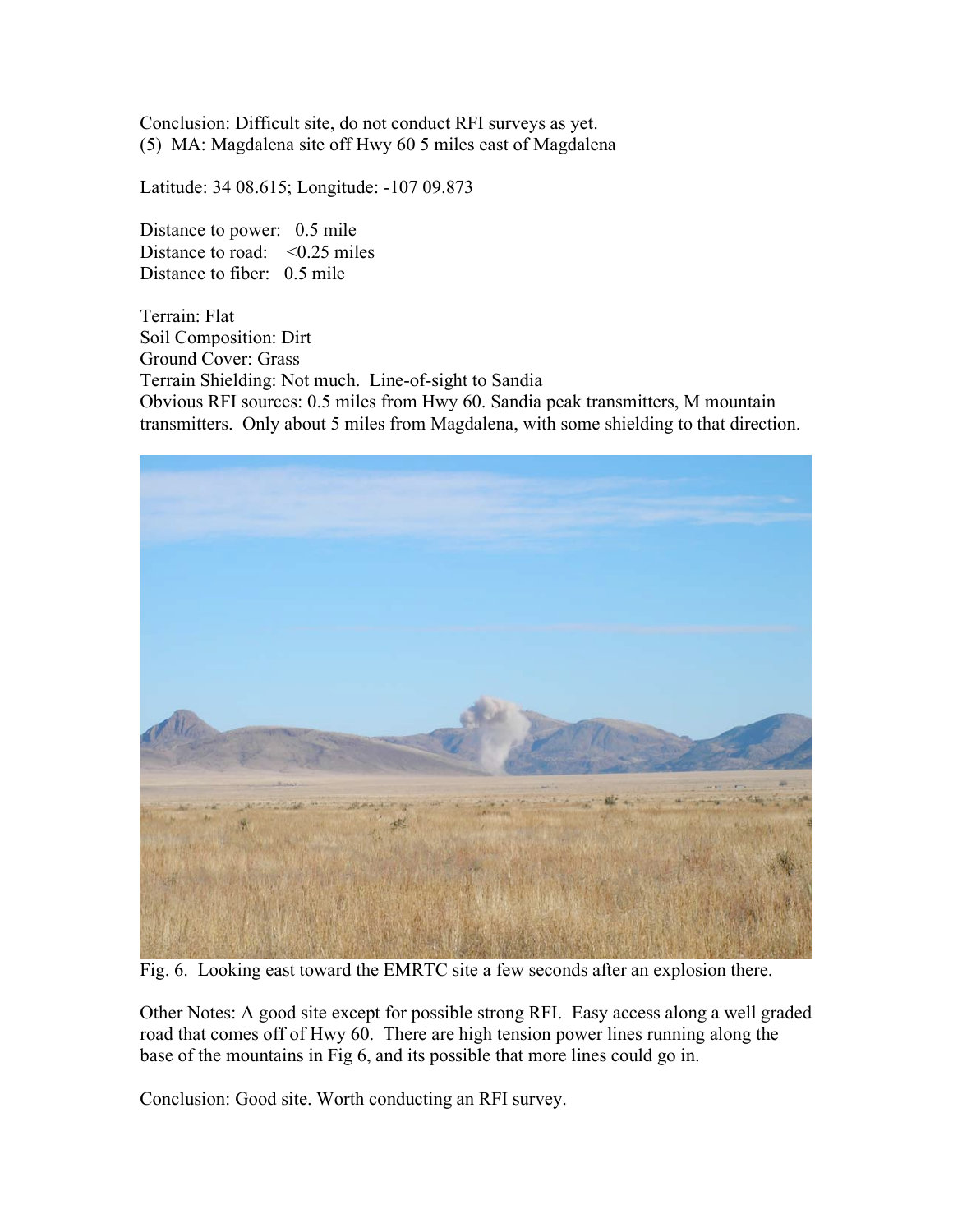(6) EM: off the road to the EMRTC explosives testing site Latitude: 34 05.150; Longitude: -107 03.792

Distance to power: 1 mile Distance to road:  $\leq 0.25$  miles Distance to fiber:  $\leq 0.25$  mile

Terrain: Flat Soil Composition: Dirt Ground Cover: Grass Terrain Shielding: Some, Sandia not line of sight. Obvious RFI sources: 1 mile from Hwy 60. Sandia peak transmitters, M mountain transmitters. High tension power lines  $\sim$  2miles away. Detonations from EMRTC a few miles away?



Fig. 7. Looking north from site (6).

Other Notes: Easy access along well graded road. Only a few miles from high tension power lines, and even high voltage lines could go in in the future.

Conclusion: Good site. Worth conducting an RFI survey, also to find out about the impact of the high tension lines.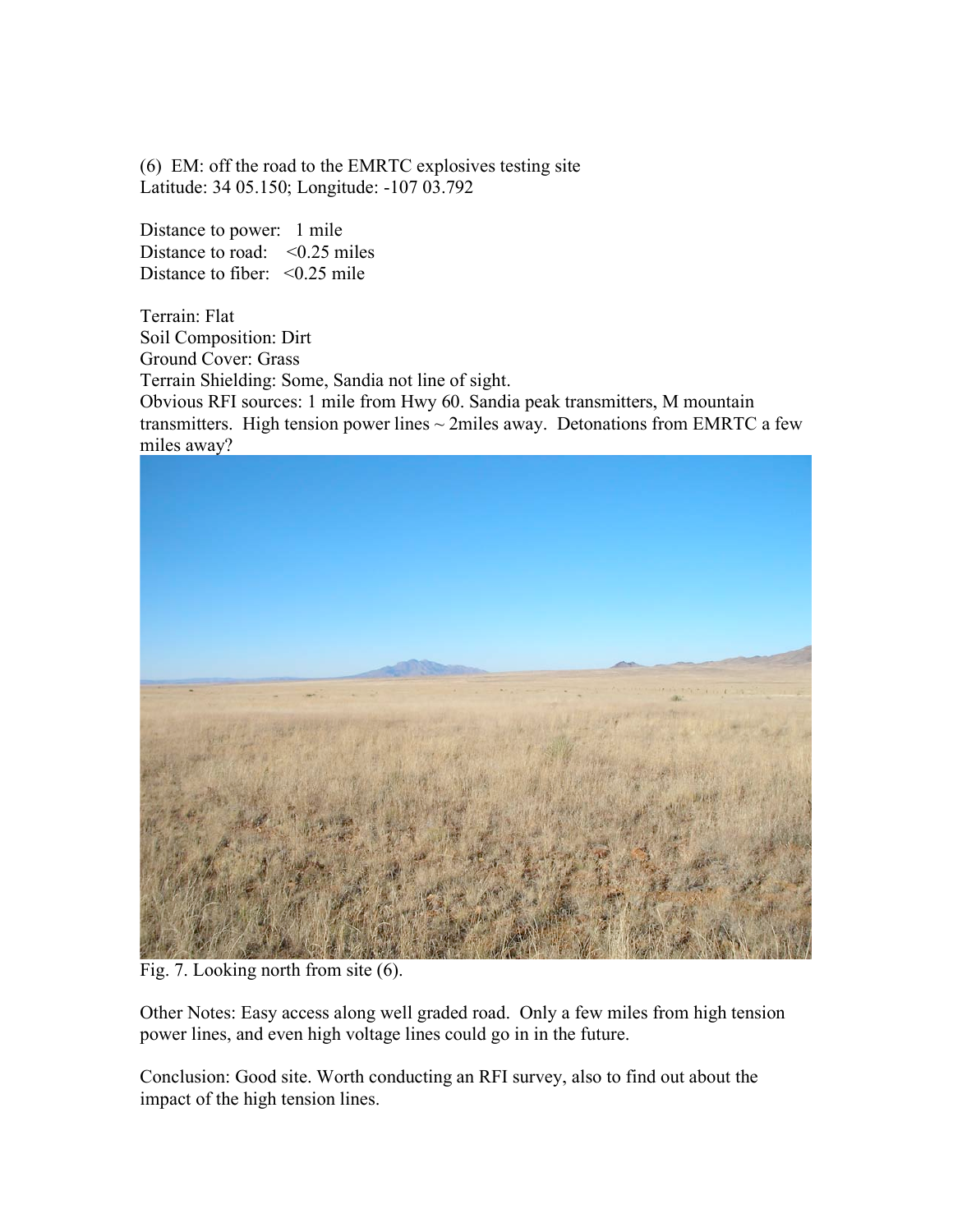(7) WC: Water Canyon off Hwy 60

Latitude: 34 05.943; Longitude: -107 06.110

Distance to power:  $\leq 0.25$  mile Distance to road:  $\leq 0.25$  miles Distance to fiber:  $\leq 0.25$  mile

Terrain: Flat Soil Composition: Dirt Ground Cover: Grass Terrain Shielding: Some. Sandia not line-of-sight Obvious RFI sources: <0.25 miles from Hwy 60. Sandia peak transmitters, M mountain transmitters. A few miles from EMRTC. A few houses some miles distant.



Fig. 8. Looking East along the fence at the boundary of site (7).

Other Notes: A good site except for possible strong RFI, and close proximity to Hwy 60. Access requires climbing over a barb wire fence.

Conclusion: Decent site. Postpone RFI survey for now.